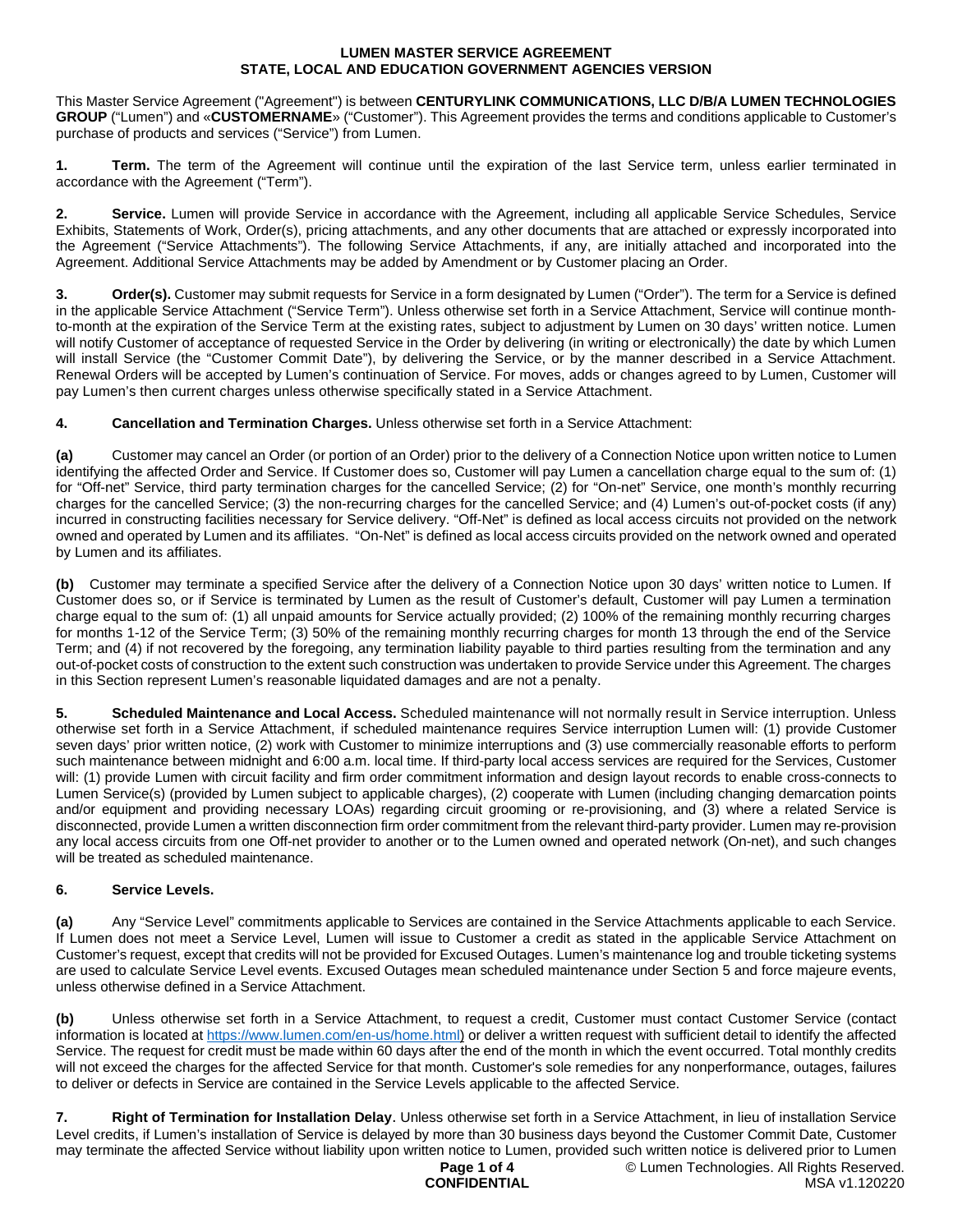delivering a Connection Notice for the affected Service. This Section will not apply where Lumen is constructing facilities to a new location not previously served by Lumen.

**8. Default.** If (a) Customer fails to make any payment when due and such failure continues for five business days after Lumen's written notice, or (b) either party fails to observe or perform any other material term of this Agreement and such failure continues for 30 days after the other party's written notice, then the non-defaulting party may: (i) terminate this Agreement and/or any Order, in whole or in part, and/or (ii) subject to Sections 9.1 (Damages Limitations) and 6 (Service Levels), pursue any remedies it may have at law or in equity.

### **9. Liabilities and Disclaimers.**

**9.1 Damages Limitations.** Neither party will be liable for any damages for lost profits, lost revenues, loss of goodwill, loss of anticipated savings, loss of data or cost of purchasing replacement services, or any indirect, incidental, special, consequential, exemplary or punitive damages arising out of the performance or failure to perform under this Agreement or any Order.

**9.2 Disclaimer of Warranties.** LUMEN MAKES NO WARRANTIES OR REPRESENTATIONS, EXPRESS OR IMPLIED, EITHER IN FACT OR BY OPERATION OF LAW, STATUTORY OR OTHERWISE, INCLUDING WARRANTIES OF MERCHANTABILITY OR FITNESS FOR A PARTICULAR USE, EXCEPT THOSE EXPRESSLY SET FORTH IN THIS AGREEMENT OR ANY APPLICABLE SERVICE ATTACHMENT.

## **10. Billing and Payment.**

**10.1 Commencement of Billing.** Unless otherwise set forth in a Service Attachment, Lumen will deliver written or electronic notice (a "Connection Notice") to Customer when Service is installed, at which time billing will commence ("Service Commencement Date"). If Customer notifies Lumen within three days after delivery of the Connection Notice that Service is not functioning properly, Lumen will correct any deficiencies and, upon Customer's request, credit Customer's account in the amount of 1/30 of the applicable monthly recurring charge (MRC) for each day the Service did not function properly. If Lumen cannot complete installation due to Customer delay or inaction, Lumen may begin charging Customer for the Service, and Customer will pay such charges.

**10.2 Payment of Invoices and Disputes.** Unless otherwise set forth in a Service Attachment, Invoices are delivered or made available monthly and due 30 days after the invoice date. Fixed charges are billed in advance and usage-based charges are billed in arrears. Customer's payments to Lumen must be made via an ACH transfer or any Lumen approved payment portal (e.g., Control Center) in the currency stated on the invoice. Lumen may charge administrative fees where Customer's payment and invoice preferences deviate from Lumen's standard practices. Past due amounts bear interest at 1.5% per month or the highest rate allowed by law (whichever is less). Lumen may charge Customer reasonable attorneys' fees and any third-party collection costs Lumen incurs in collecting such amounts. Customer is responsible for all charges regarding the Service, even if incurred as the result of unauthorized use. If Customer reasonably disputes an invoice, Customer must pay the undisputed amount and submit written notice of the disputed amount (with details of the nature of the dispute and the Services and invoice(s) disputed). Disputes must be submitted in writing within 90 days from the date of the invoice. If Lumen determines in good faith that a disputed charge was billed correctly, Customer must pay such amounts within 10 days after Lumen provides notice of such determination. Customer may not offset disputed amounts from one invoice against payments due on the same or another account.

**10.3 Taxes and Fees.** Customer is responsible for all taxes and fees arising in any jurisdiction imposed on Customer, Lumen, or a Lumen affiliate incident to the provision, sale or use of Service. This includes value added, consumption, sales, use, gross receipts, withholding, excise, ad valorem, franchise or other taxes, fees, duties or surcharges (e.g., regulatory and 911 surcharges), along with similar charges stated in a Service Attachment (collectively "Taxes and Fees"). This does not include taxes based on Lumen's net income. Some Taxes and Fees, and costs of administering them, are recovered through a percentage surcharge(s) on the charges for Service. If Customer is required by law to make any deduction or withholding of withholding Taxes from any payment due under this Agreement to Lumen, then, Customer must increase the gross amount payable so that, after any deduction or withholding for such withholding Taxes, the net amount paid to Lumen will not be less than Lumen would have received had no such deduction or withholding been required. Charges for Service are exclusive of Taxes and Fees. Customer may present Lumen with an exemption certificate that eliminates Lumen's obligation to pay certain Taxes and Fees. The exemption will apply prospectively. For additional details on taxes and surcharges that are assessed, visit [www.lumen.com/taxes](http://www.lumen.com/taxes).

**10.4 Non-Appropriations.** Customer intends to satisfy its obligations under this Agreement for its entire Term. For each fiscal period for Customer: (a) Customer agrees to include in its budget request appropriations sufficient to cover Customer's obligations under this Agreement; (b) Customer agrees to use all reasonable and lawful means to secure these appropriations; (c) Customer agrees it will not use non-appropriations as a means of terminating this Agreement in order to acquire functionally equivalent products or services from a third party. Customer reasonably believes that sufficient funds to discharge its obligations can and will lawfully be appropriated and made available for this purpose. In the event that Customer is appropriated insufficient funds, by appropriation, appropriation limitation or grant, to continue payments under this Agreement and has no other funding source lawfully available to it for such purpose (as evidenced by notarized documents provided by Customer and agreed to by Lumen), Customer may terminate this Agreement without incurring any termination charges by giving Lumen not less than 30 days' prior written notice. Upon termination and to the extent of lawfully available funds, Customer will remit all amounts due and all costs reasonably incurred by Lumen through the date of termination.

**10.5 Regulatory and Legal Changes.** If changes in applicable law, regulation, rule or order materially affect delivery of Service, the parties will negotiate appropriate changes to this Agreement. If the parties cannot reach agreement within 30 days after Lumen's

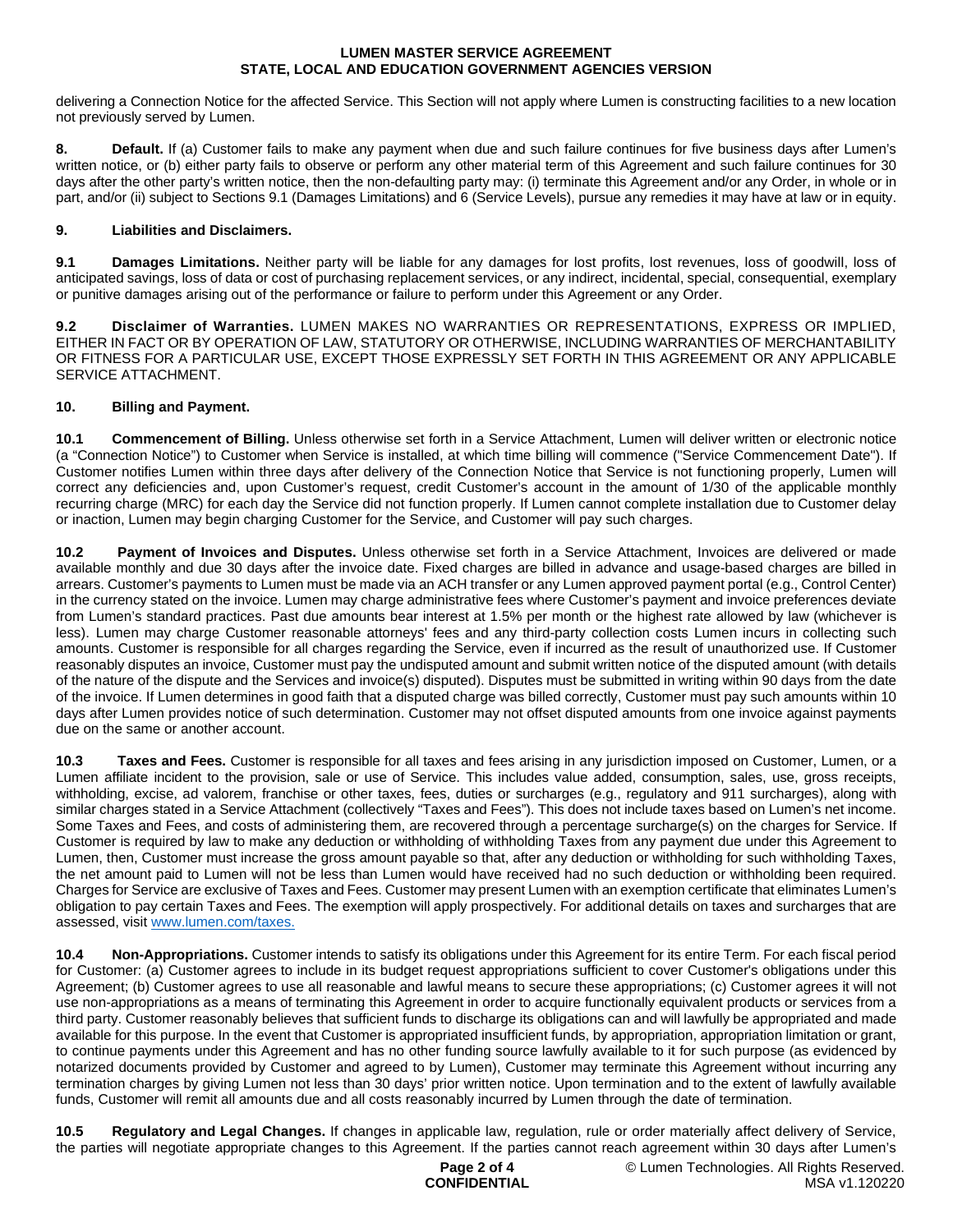notice requesting renegotiation, Lumen may, on a prospective basis after such 30-day period, pass any increased delivery costs on to Customer. If Lumen does so, Customer may terminate the affected Service on notice to Lumen delivered within 30 days of the cost increase taking effect.

**11. Customer Premises; Title to Equipment.** If access to non-Lumen facilities is required for the installation, maintenance, grooming, movement, upgrade and/or removal of Lumen network or equipment, Customer will, at its expense: (a) secure such right of access and (b) arrange for the provision and maintenance of power and HVAC as needed for the proper operation of such equipment and network. Title to Lumen-provided equipment (including software) remains with Lumen. Customer will not create or permit to be created any encumbrances on Lumen-provided equipment.

**12. Acceptable Use Policy and Data Protection.** Customer must comply with the Acceptable Use Policy ("AUP"), which is available at https://www.centurylink.com/aboutus/legal/acceptable-use-policy.html, for Services purchased under this Agreement. Lumen may reasonably modify this policy to ensure compliance with applicable laws and regulations and to protect Lumen's network and customers. If Customer will use the Services to process personal data subject to privacy or data protection law that requires specific terms in place with service providers, Customer is responsible for requesting such terms from Lumen.

**13. Critical 9-1-1 Circuits.** The Federal Communications Commission's 9-1-1 reliability rules mandate the identification and tagging of certain circuits or equivalent data paths that transport 9-1-1 calls and information ("9-1-1 Data") to public safety answering points. These circuits or equivalent data paths are defined as Critical 911 Circuits in 47 C.F.R. Section 12.4(a)(5). Lumen policies require tagging of any circuits or equivalent data paths used to transport 9-1-1 Data. Customer will cooperate with Lumen regarding compliance with these rules and policies and will notify Lumen of all Services Customer purchases under this Agreement utilized as Critical 911 Circuits or for 9-1-1 Data.

**14. International Services.** For Services provided outside the United States, Customer or its local affiliate may be required to enter into a separate local country addendum/agreement (as approved by local authorities) ("LCA") with the respective Lumen affiliate that provides the local Service(s). Such Lumen affiliate will invoice Customer or its local affiliate for the respective local Service(s).

## **15. General Terms.**

**15.1 Force Majeure.** Neither party will be liable, nor will any credit allowance or other remedy be extended, for any failure of performance or equipment due to causes beyond such party's reasonable control ("force majeure event").

**15.2 Assignment and Resale.** Neither party may assign its rights or obligations under this Agreement or any Service Attachment without the prior written consent of the other party, which will not be unreasonably withheld. However, either party may assign its rights and obligations under this Agreement or any Order without the consent of the other party: (1) to any subsidiary, parent, or affiliate that controls, is controlled by, or is under common control with that party; (2) pursuant to the sale or transfer of substantially all of the business or relevant assets of that party; or (3) pursuant to any financing, merger, or reorganization of that party. This Agreement and all Service Attachments will apply to any permitted transferees or assignees. Any assignee of Customer must have a financial standing and creditworthiness equal to or better than Customer's. Unless otherwise set forth in a Service Attachment, Customer may provide Service to third parties or use the Services in connection with goods or services provided by Customer to third parties ("Customer Provided Services"). To the extent permitted under law, Customer will be responsible for any claims arising from or related to any Customer Provided Services. If Customer sells telecommunications services, Customer certifies that it has filed all required documentation and will at all times have the requisite authority with appropriate regulatory agencies respecting the same. Nothing in this Agreement confers upon any third party any right, benefit or remedy.

**15.3 Affiliates.** Lumen may use a Lumen affiliate or a third party to provide Service to Customer, but Lumen will remain responsible to Customer for Service delivery and performance. Customer's affiliates may purchase Service under this Agreement, and Customer will be jointly and severally liable for all claims and liabilities related to Service ordered by any Customer affiliate.

**15.4 Notices.** Notices will be in writing and deemed received if delivered personally, sent via facsimile, pre-paid overnight courier, electronic mail (if an e-mail address is provided below) or sent by U.S. Postal Service or First Class International Post. Unless otherwise provided for in a Service Attachment, requests for disconnection of Service (other than for default) must be submitted to Lumen via Customer's portal at <https://www.centurylink.com/business/login/> or via the following website / link: [https://www.lumen.com/help/en](https://www.lumen.com/help/en-us/disconnects.html)us/disconnects.htmland will be effective 30 days after receipt (or such longer period set forth in a Service Attachment). Notices for billing inquiries/disputes or requests for Service Level credits must be submitted to Lumen via Customer's portal at <https://www.centurylink.com/business/login/>or via Email at: [billing@lumen.com](mailto:billing@lumen.com). Customer failure to follow this process and/or provide complete information may result in continued charges that will not be credited. All legal notices will be addressed to Lumen at: 931 14<sup>th</sup> Str., #900, Denver, CO 80202; Fax: 888-778-0054; Attn.: Notice Coordinator; and to any electronic or physical address of Customer as provided in the Agreement or in its absence, to Customer's address identified on the Order or as reflected in Lumen's records, Attn. General Counsel.

**15.5 Confidentiality.** Except to the extent required by an open records act or similar law, neither party will: (a) disclose any of the terms of the Agreement; or (b) disclose or use (except as expressly permitted by, or required to achieve the purposes of, the Agreement) the Confidential Information received from the other party. A party may disclose Confidential Information if required to do so by a governmental agency, by operation of law, or if necessary in any proceeding to establish rights or obligations under the Agreement. Each